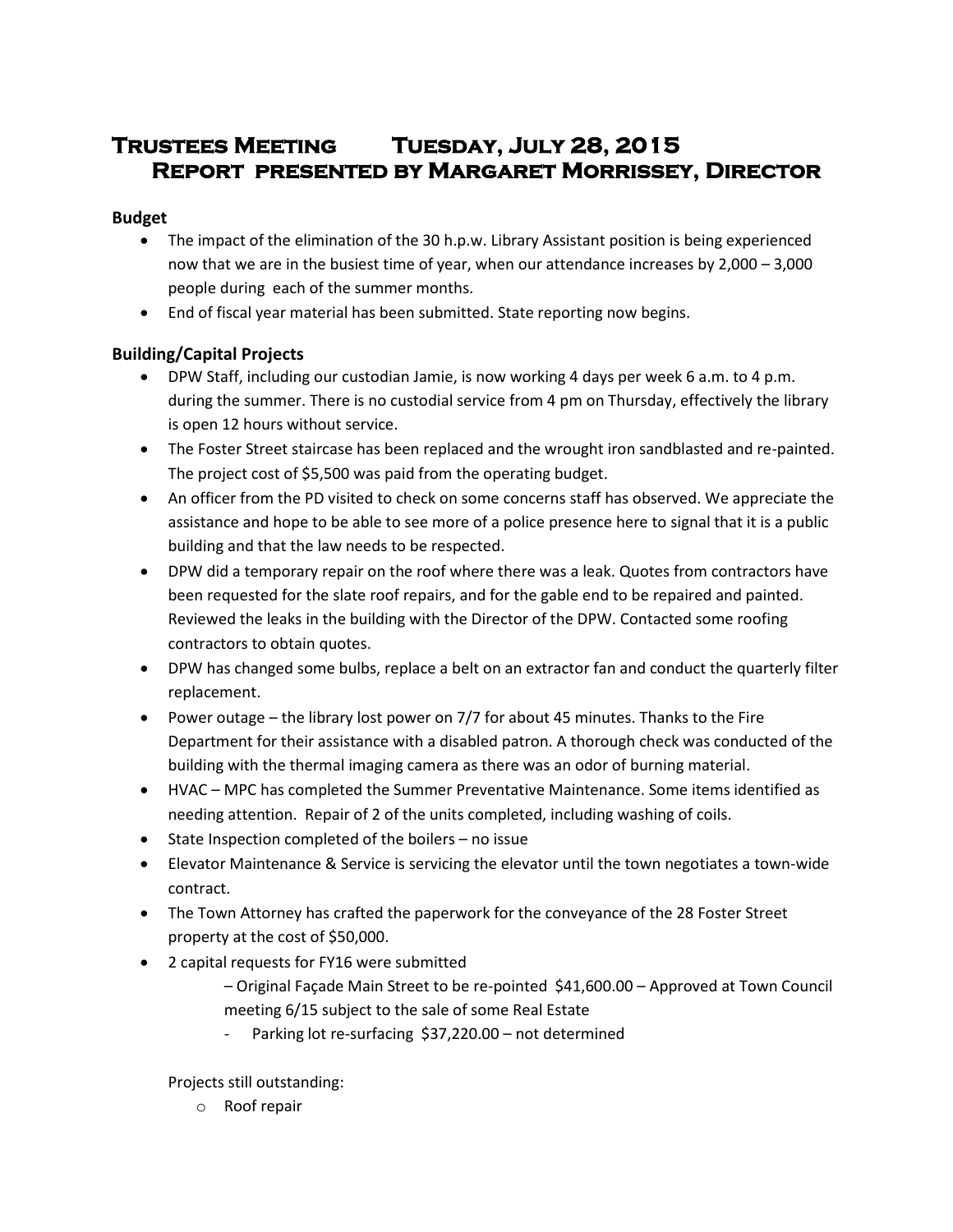- o Gable End
- o HVAC projects:

| 1. | RTU# 5   | \$2,625 |
|----|----------|---------|
|    | 2. RTU#1 | \$1,916 |

- 3. AHU# 3 \$1,838
- Drains to be installed in the first floor bathrooms
- Plaster on the inside wall near New Books area (needs to be done after the façade has been repointed)
- Quote received for the repair of the leather chair in the Reading Room of \$2350 from Furniture Plus in Worcester. The arms are wearing thin. The chair was donated in memory of Ray Capral.
- Painting of railings in process
- Painting of the interior especially the lower hallway

## **Centenary Book Project**

Navigator Graphics has completed the typesetting and design of *The First Century: Jacob Edwards Library 1914-2014.* Staff is working on the uploading of the manuscript to the online site IngramSpark and the eBook component. We were advised to print a sample copy(ies) to review before ordering a complete print run. A date for the book launch and reception to be decided.

## **Collections**

- The inventory project has now moved to the reference section. We are pleased with the progress.
- The library catalog now has its own URL [southbridge.cwmars.org](http://southbridge.cwmars.org/) which will make it easier for patrons to find and remember. We are pleased with the promotional improvements that the C/WMARS network is making for the patron experience.

## **Children's Department**

School is out for summer, and the kids are flocking to the library. Summer Reading for all ages began July 1. There are a total of 126 children signed up! For every book read this summer, receive a raffle ticket – fill it out and enter to win one of the prize baskets on the display in the main hall! Winners will be drawn August 14.

- Julie Hurley, a music therapist was the first Monday night program of the summer 6/29. She presented an engaging program of camp songs, storytelling, and some games were played. There were about fifty-five people at the program, and lots of audience participation.
- The four-week *Sensational Movement* series with Gina Iadarola and Vickie Ludden, which being done in collaboration with the Kennedy Donovan Center and funded by a grant through Harvard Pilgrim Healthcare Employees, was deemed a big success.
- *Ecology of Sound* with Ricardo Frota was another great program. He came with a number of different instruments that he had made out of recycled objects and created the sound of the rainforest.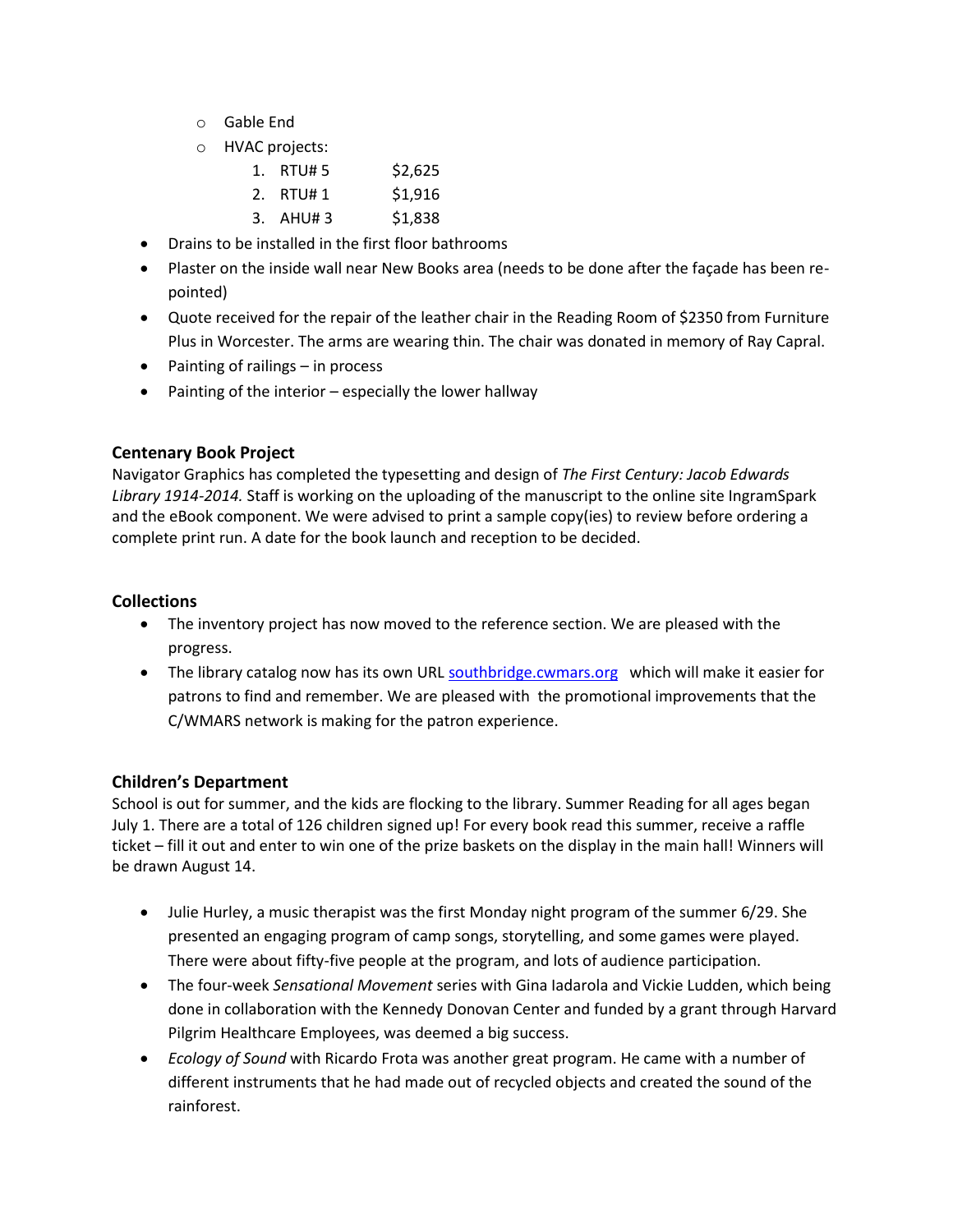- The YMCA Daycare will be visiting on Tuesday and Wednesday this summer. The Tuesday group has a short storytime, playtime, and attends the movement program. The Wednesday group will participate in the craft program.
- Ed the Wizard did a great show on 7/20. He got here very early to set up and did some magic tricks for kids that were waiting for the show to start. During the show he used a lot of volunteers from the audience for his magic act. Ed the Wizard stayed after the show to talk to the kids, and showed them magic books from the collection that they can check out of the library.
- *Creature Teachers* presented a dynamic program about the rainforest. 10 different animals including a kinkajou, a macaw, a boa constrictor, and a tarantula from the rainforest were on show. Staff lost count after 108 people! Children got to hold the boa constrictor and the tarantula, which was pretty exciting.
- $\bullet$

# **Felix Gatineau Bas Relief**

The dedication of the Felix Gatineau bronze bas relief was deemed a success. The event was organized in partnership with the Union St. Jean Baptiste. We would like to thank USJB and the Southbridge Historical Commission for their support of the permanent installation of this artifact.

The bronze of Felix Gatineau was donated by Union St. Jean Baptiste. Lecture on 6/24/2015 given by Dr. Claire Quintal, Professor Emeritus French Institute, Assumption College and Theodore Bartlett of Union St. Jean Baptiste presented interesting information on former state representative Felix Gatineau and his passion for and on behalf of the community.

Members of the Gatineau family from New Hampshire, Oregon, Connecticut, Rhode Island and towns in Massachusetts gathered for the reception.

As a result of the Felix Gatineau reception, one of the great nieces has been in touch and provided some family genealogy and photographs.

# **FOJEL**

The Artful Friends Raffle yielded \$575 - 115 tickets sold. Proceeds benefit the Friends of the Library. Raffle prizes include gift cards to local businesses, and artwork and crafts by local artists.

# **Grants**

A series of movement and dance programs funded by the employees of Harvard Pilgrim in conjunction with Early Intervention/ KDC was offered June 30<sup>th</sup> – July 14<sup>th</sup>. It was a very popular program. The numbers were boosted by the attendance of the YMCA Daycare children and those coming to have lunch at Project Bread. Thanks to the Southbridge Cultural Council for funding so many programs at the library.

# **Media and Social Media**

*as of today:*

- 1531 subscribers to the eNewsletter (Constant Contact)
- 636 "likes" on Facebook
- 2,232 JEL Website Page Views (July 1-July 28)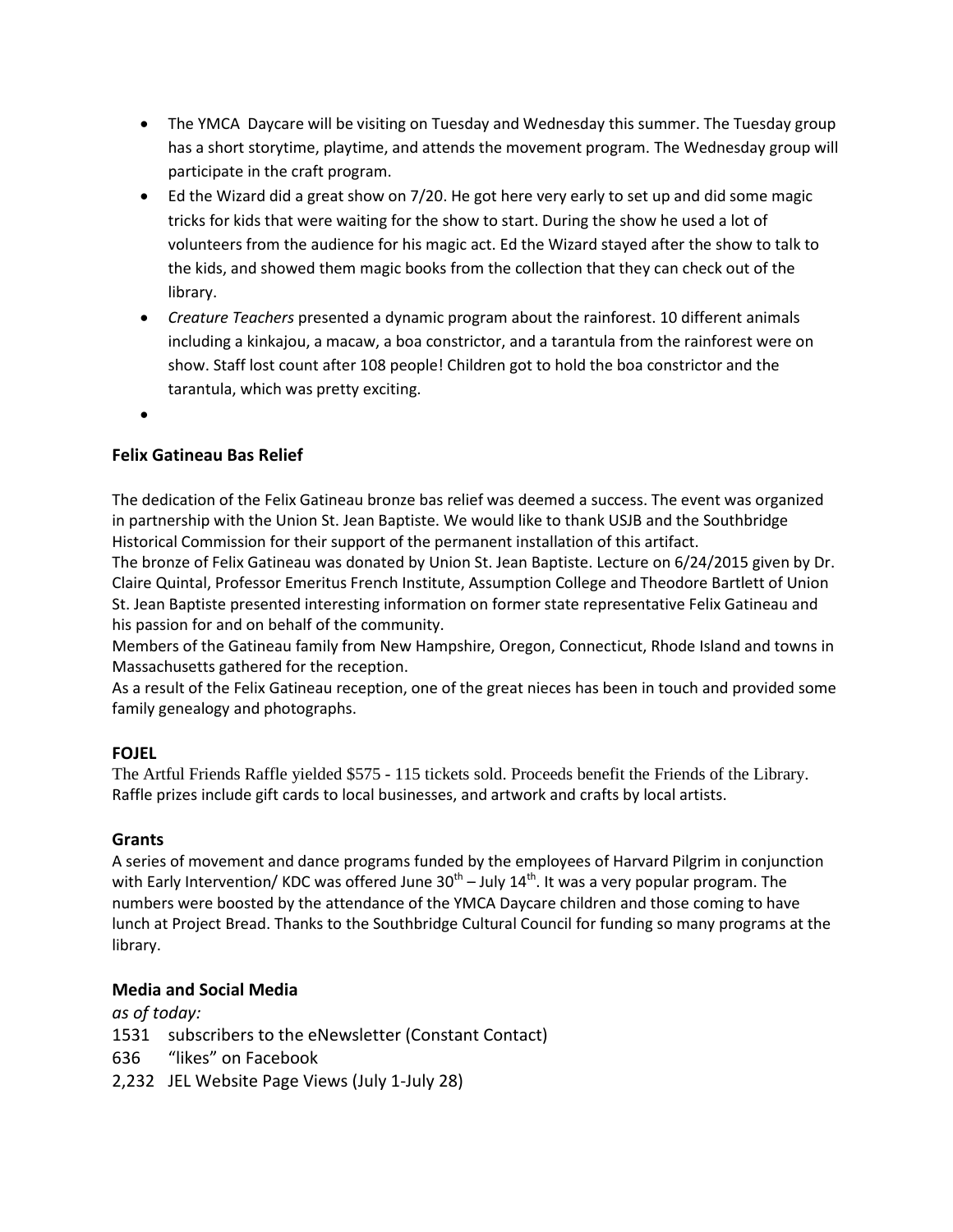## **Meetings/Outreach**

*Voices with Choices*, an anti-bullying/self-esteem-building program led by You Inc is taking place on Thursdays, scheduled right around the lunch hour so that people who come for lunch can attend programs as well. Two facilitators meet with the kids in the Children's Room.

#### **Memorial Donations**

Dr. James Martel presented the library with a walking stick with an engraved gold knob, owned by Felix Gatineau, in memory of his parents Courtland and Rita (Gatineau) Martel. We will work with USJB and the Historical Commission to find a suitable way of displaying this treasure.

## **Programs**

- Betty Sanders presented a program Going Native: Using Local Trees and Shrubs on Thursday, May 28<sup>th</sup>.
- Elisabeth Hadad of the Worcester County District Attorney's Office presented a well-attended program on safety for senior citizens on Wednesday, 7/15. Ms. Hadad addressed online safety, awareness of scams targeting senior citizens, and identity theft issues. The Southbridge Council on Aging assisted with promotion.
- Folk duo Oakes & Smith performed their unique brand of folk music on Thursday, 7/16, sponsored by the Southbridge Cultural Council.

#### **Proctoring**

Proctored an exam on 7/16 for a UMass Amherst student and 7/24 for Aspen U graduate student.

## **Project Bread**

Project Bread the summer food service began on Monday, July  $6<sup>th</sup>$ . Southern Worcester County Educational Collaborative (SWCEC) students and a job coach staff the service in the Children's Room.

## **Schools**

- Children's Librarian visited Charlton Street School presenting the library's summer programming to all of the students. The kids and teachers are very excited about the different programs being offered by the library.
- School-assigned summer reading books have been in high demand all 50 copies of the middle/high whole-school read (Sharon Draper's *Out of My Mind*) had been checked out within the first three weeks of summer vacation. The wait time for students putting them on hold is still quick – copies are still coming in within a week, so there are enough system-wide copies right now to fill the demand.

## **Staff**

Staff has completed sign off on Rules and Regulations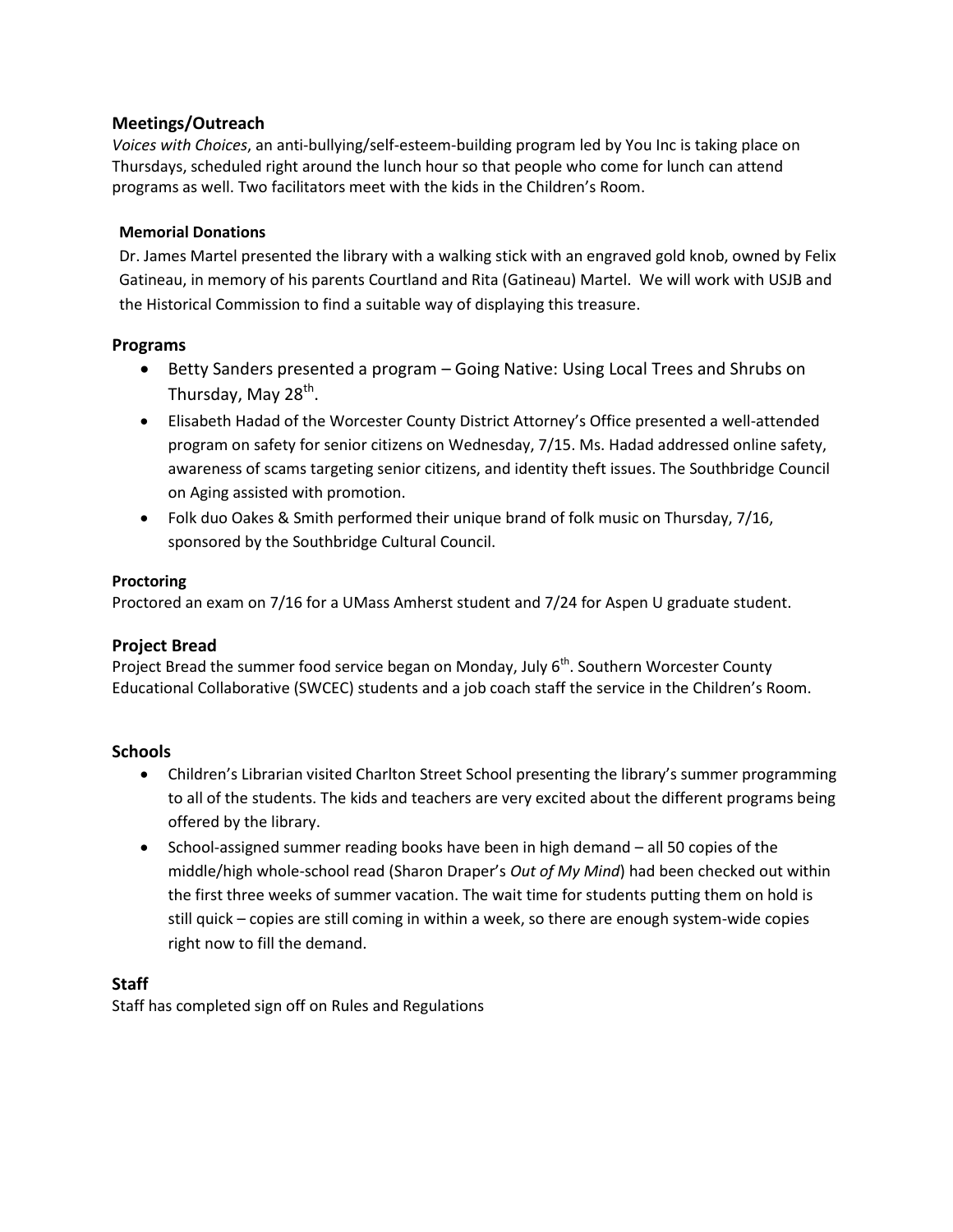## **Summer Reading**

- At all times of the day we seem to have folks in the building to check out materials, have lunch, rest in a cool place, or participate in a program! The numbers are up as the YMCA Daycare has participated in many of our activities at the library.
- Summer Reading preparations continue, kick off will be July 1 for all ages, and will run through August 14. Reading lists have been received from most schools, and extra copies of assigned books have been ordered. Assigned books will be pulled out of the collection and kept on a designated shelf in the Main Hall for easy access by students.

#### **Teen Programs**

- The Teen Summer Movie series continued on 7/21 with *Captain America: The Winter Soldier.*
- Andy & Veronica Fish hosted their Graphic Novel Workshop on 7/14, sponsored by the Southbridge Cultural Council, on the superhero theme.

#### **Technology**

- The Malware issue was finally resolved but it took some time to figure out. Seven computers were purchased to upgrade the systems.
- Zinio the library has started a subscription to an online database that has 50 popular magazine titles available.
- Visited Technocopia in Worcester to discuss possibilities of working with them to develop some programming.
- The network has upgraded JEL speed to be able to perform at 60M download and 4M upload.

#### **Town Council**

I attended the Town Council meeting 7/20 and the General Government Sub Committee on 7/15 in relation to the request to de-accession the surplus computers, microfilm readers and Princeton Files.

## **Town Manager**

- The incoming Town Manager, Ronald San Angelo dropped by the library last week for an impromptu tour.
- Town Attorney has been working with the Board of Trustees on the Purchase and Sales Agreement and at the acceptable language for the deed restriction, the closings can then be finalized for 10 Wardwell Court and 28 Foster Street.
- The Town Attorney has crafted the paperwork for the conveyance of the 28 Foster Street property at the cost of \$50,000. Voucher processed.

## **Training**

Two sessions offered each day to accommodate staff alternating with desk coverage:

## 6/23 "*Power of Positivity*"

## 6/30 "*I Pay Your Salary*"

Nine staff attended the *Power of Positivity* training, presented by MIIA and eight staff attended the *I Pay Your Salary* workshop. Staff agreed that both trainings were very helpful.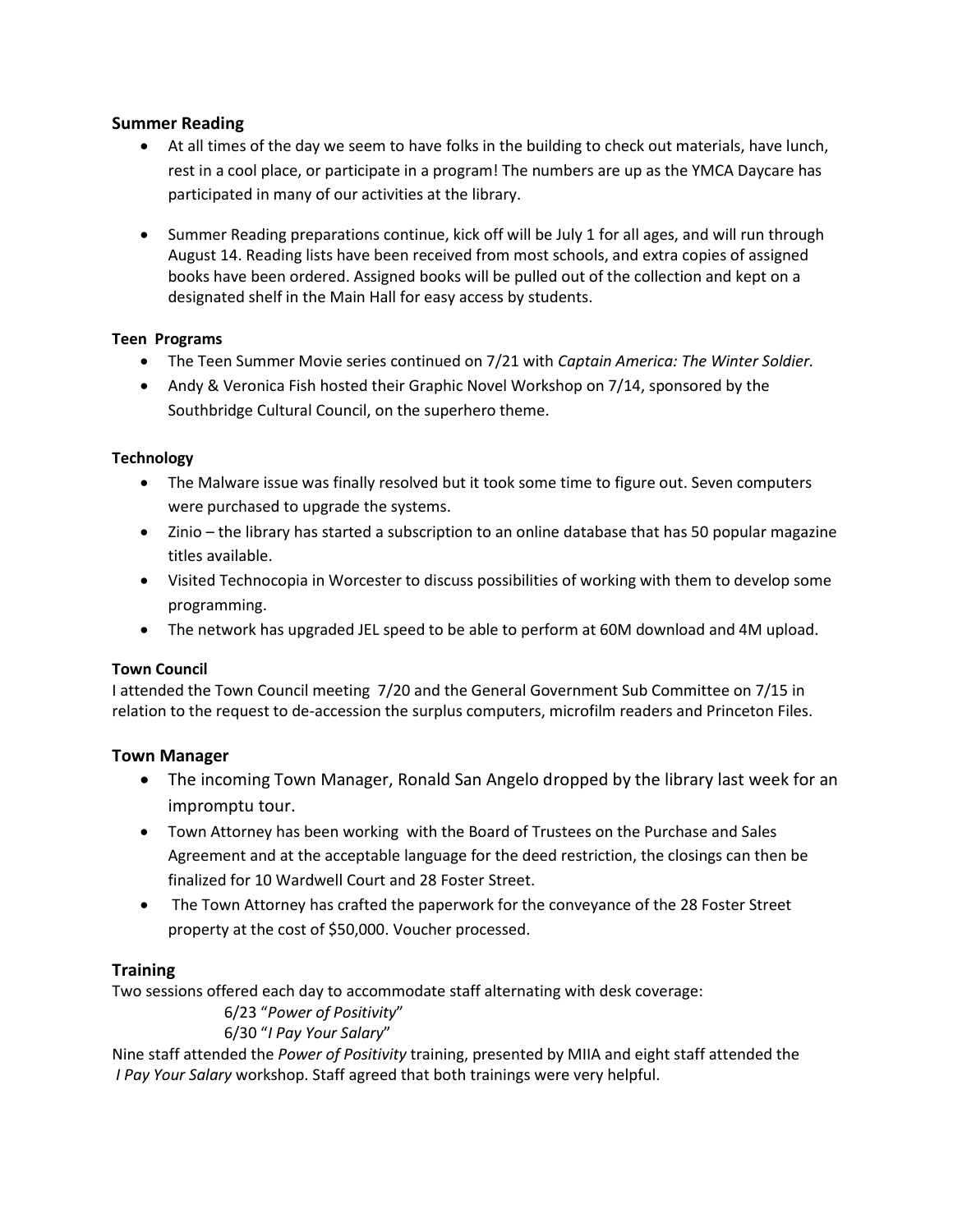#### **Volunteers**

The ASPIRA student intern is doing well and working between the adult and children's department.

#### **Bicentennial**

Photo to be selected for the Bicentennial Playing Card pack.

| month of July<br>2015 | Katherine Smith artist of the month         |                                  | Main Hall    |
|-----------------------|---------------------------------------------|----------------------------------|--------------|
| Exhibit               |                                             |                                  |              |
| Tuesday 28            | Knitting with Sonya                         | 10:30 am $-$ 12:30 pm            | Reading Room |
| Tuesday 28            | Teen Tuesday                                | $3 \text{ pm} - 4 \text{ pm}$    | Pioppi Room  |
| Wednesday 29          | Crafty Wednesdays                           | All day $-$ drop in              | Children's   |
|                       |                                             |                                  | Room         |
| Wednesday 29          | Super Kids                                  | $10:30$ am $-11:30$ am           | Children's   |
|                       |                                             |                                  | Room         |
| Thursday 30           | Lego Club                                   | $3 \text{ pm} - 4:30 \text{ pm}$ | Craft Room   |
|                       |                                             |                                  |              |
| Thursday 30           | Curious Creatures <sup>^</sup>              | $11$ am $-12$ noon               | Reading Room |
| Friday 31             | Toddler Time                                | $10:30$ am                       | Children's   |
|                       |                                             |                                  | Room         |
| Monday 3              | Library Closed in honor of Independence Day |                                  |              |

| Month of August<br>2015 Exhibit | Diversity An International Poster Exhibit with Stephen Lewis     |                                  | Main Hall          |
|---------------------------------|------------------------------------------------------------------|----------------------------------|--------------------|
| Monday 3                        | Book Club: This Boy's Life by Tobias Wolf                        | 6:30 pm $- 7:30$ pm              | Reading<br>Room    |
| Monday 3                        | Juggling with Henry Lappen #                                     | 6:30 pm $- 7:30$ pm              | Children's<br>Room |
| Monday 10                       | 60 <sup>th</sup> Anniversary of the 1955 Flood with Dick Whitney | $6:30$ pm $-7:30$ pm             | Children's<br>Room |
| Tuesday 4,11,18,25              | Knitting with Sonya                                              | 10:30 am $-$ 12:30 pm            | Reading<br>Room    |
| Tuesday 4, 18,25                | <b>Teen Tuesday</b>                                              | $3$ pm $-4$ pm                   | Pioppi Room        |
| Tuesday 11                      | Japescape Improv                                                 | $3$ pm $-4$ pm                   | Pioppi Room        |
| Tuesday 4,11,18,25              | Lego Club                                                        | $3$ pm $-$ 4:30 pm               | Craft Room         |
| Wednesday                       | Crafty Wednesdays                                                | All day $-$ drop in              | Children's         |
| 1,8,15,22,29                    |                                                                  |                                  | Room               |
| Wednesday<br>5,12,19,26         | Super Kids                                                       | $10:30$ am $- 11:30$ am          | Children's<br>Room |
| Thursday 6,13,20,27             | Lego Club                                                        | $3 \text{ pm} - 4:30 \text{ pm}$ | Craft Room         |
| Thursday 6                      | Reception for Art Exhibit                                        | 6:30 pm $- 7:30$ pm              | Main Hall          |
| Thursday 13                     | Library Box Office: Life of Crime                                | 6 pm                             | Pioppi Room        |
| Thursday 20                     | Concert with Mark Mandeville and Raianne Richards#               | 6:30 pm $- 7:30$ pm              | Reading<br>Room    |
| Thursday 27                     | Healing Power of Meditation with Dr. Matthew Raider              | $6:30$ pm $-7:30$ pm             | Reading<br>Room    |
| Friday 7,14,21,28               | <b>Toddler Time</b>                                              | 10:30 am                         | Children's<br>Room |